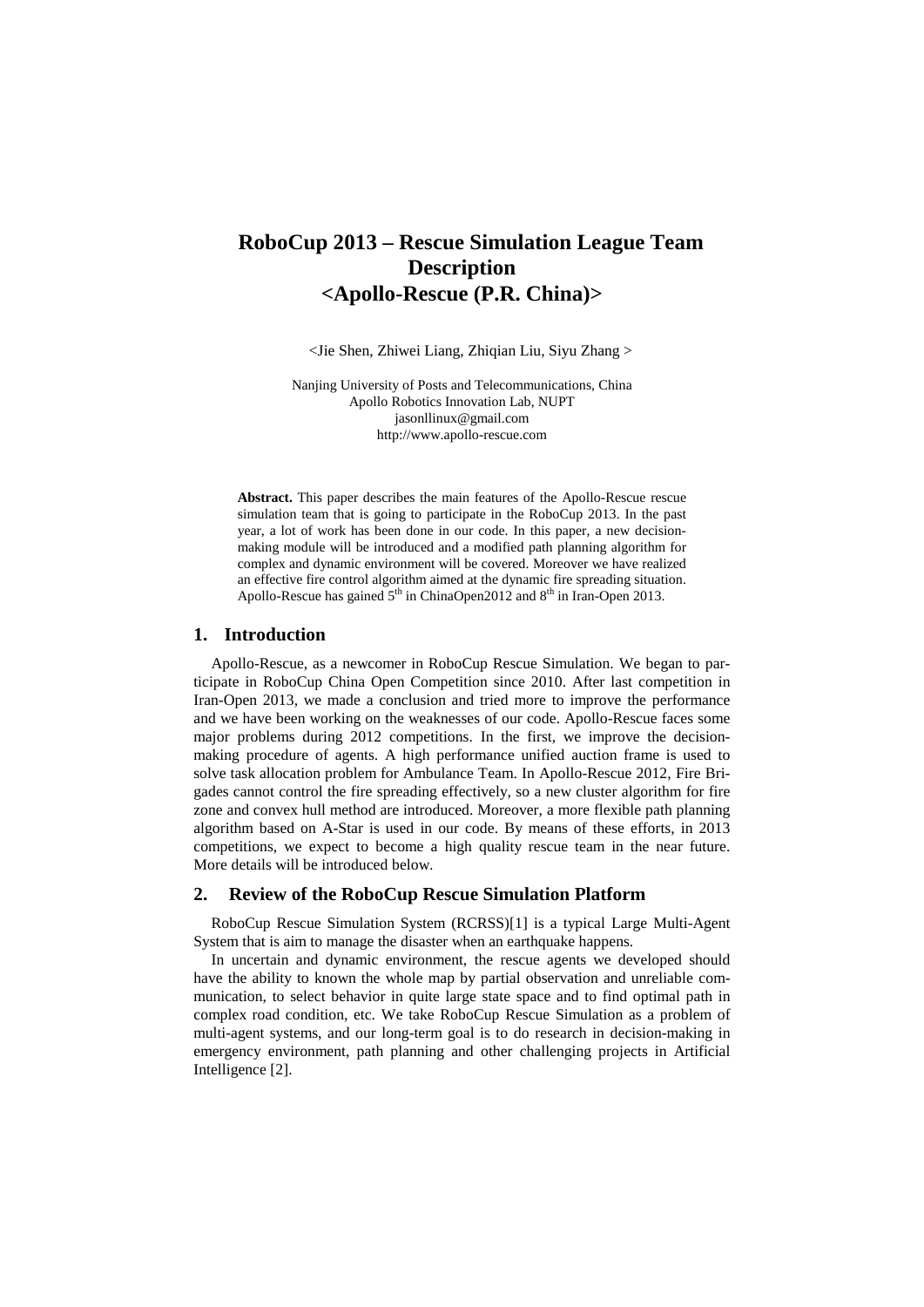### **3. Agents**

#### **3.1 Decision-Making Module**

An effective decision-making procedure is assurance for agents to complete all kinds of tasks. As *Fig1* shows, a new decision module is used in Apollo-Rescue.



**Fig.1.** Decision-Making Procedure

First, agent should update state before decision. It contains two sub-procedures, i.e. update self-state and update world model. So agent can know exact information about the whole disaster city and itself.

Then, agent begins to generate task. As for task, we have almost rebuilt it. Now task consist of three parts: Task Identification, Precondition and Effect.

# *Task (Task-Type, state, attribute ), Precondition:*

# *Effect:*

**Identification** indicates the task type and some attributes of task. **Precondition** is pre-condition for the corresponding task being done. **Effect** describes how the state changed after the task is done. And it is also used to evaluate the task being taken.

In this module, we divide tasks into two classifications, i.e. coarse-grained task and fine-grained task. Fine-grained task consists of several coarse-grained tasks. The accomplishment of a coarse-grained task should be the result of a series of fine-grained tasks.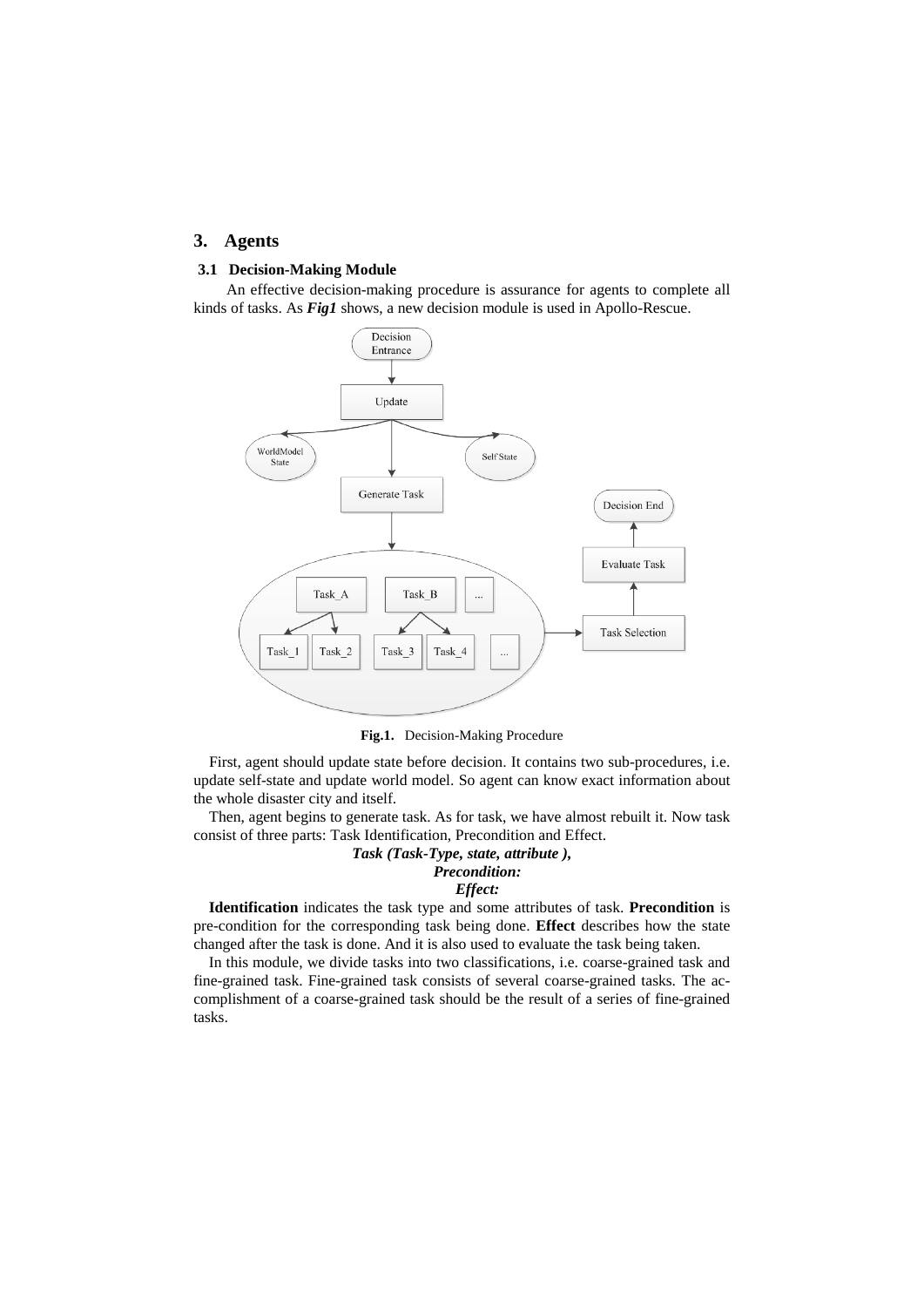# **3.2 AT**

Auction, as a principal means of negotiation for a multi-agent system, can be applied to the completion of task allocation for one-to-many and many-to-many [3].

For Ambulance Team, we developed a unified auction framework to solve the problem of task allocation. Auction is a fast and efficient algorithm for resources allocation. There are two roles in auction model, i.e. auctioneer and bidder. In our framework, we use distribution decision support system. Multi agents are responsible for the multitasks' auction job.



**Fig.2.** Unified Auction Framework

As *Fig2* shows, Auction Director is supervisor, and it dispatches other modules in this framework. Auction Pools stores and manages the bid that agent received and send. Role Manager is responsible for keeping agent's role in auction model, auctioneer or bidder. Compute Kernel is the important part for the whole module, agent compute the bid price by self-state and World Model state through compute kernel.

As *Fig3* and *Fig4* shows above, when agent explored a buried civilian or agent, it becomes auction agent automatically. Then auction agent evaluates the task and send message about the task. If other ambulance agents heard auction message, they become bid agents automatically. They compute bid price through compute kernel and send bid to auction agent. We set a fix time  $T_{\text{max}}$  for auction agent to wait for bid agents to send their bids. Once time out, auction agent collect all bids received and select the bid which can maximize the utility for whole system. Then auction agent will inform the bid success agents and corresponding agents will execute the allocated task.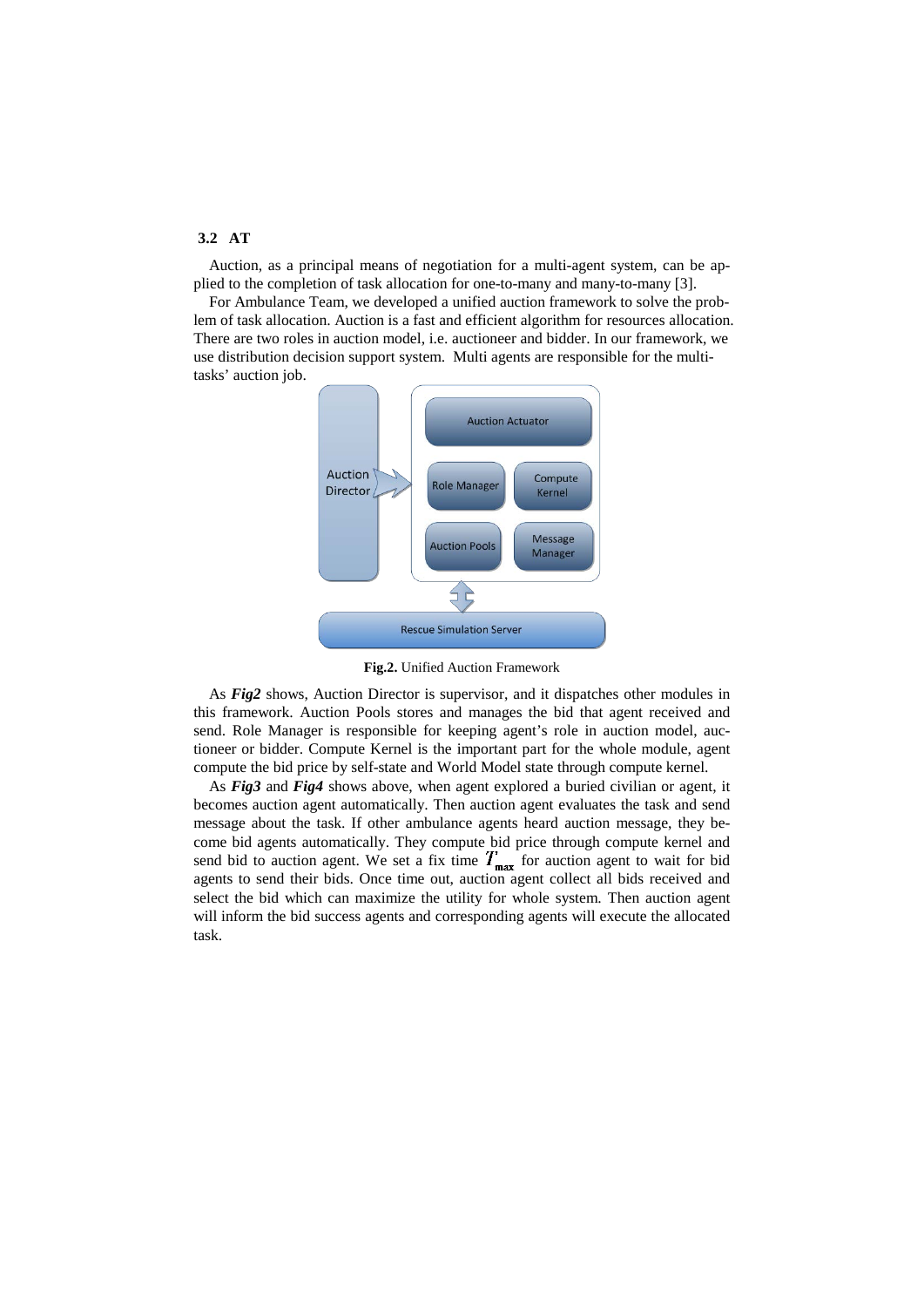

**Fig.3.** Procedure of Auction Agent **Fig.4.** Procedure of Bid Agent

# **3.3 FB**

The Fire Brigade plays a quite important role in extinguishing fire and preventing fire from spreading fast. This year we introduced the Cluster Algorithm[4] which works based on the notion of distance between two buildings as the density reachability so that buildings would be classified into different zones according to their locations in the simulative city to approach the real building grouping condition by geometry. In this way, we could implement an advanced thinking strategy on pre-computing of acting in FB agents' each decision cycle. For that the fire brigade would decide itself whether the fire should be put out or be controlled when it has a great influence on buildings in neighbor clusters, or be ignored when the fire in that zone is out of control.

If buildings are on fire, the fire spreading priority of each burning building in clustered zones will be evaluated as following:

$$
p_i = \sum_{k=1}^{N} [C - Dis(k)] \cdot (M - fieriness)
$$
 (1)

$$
p_j = \sum_{i=1}^n p_i \tag{2}
$$

Where: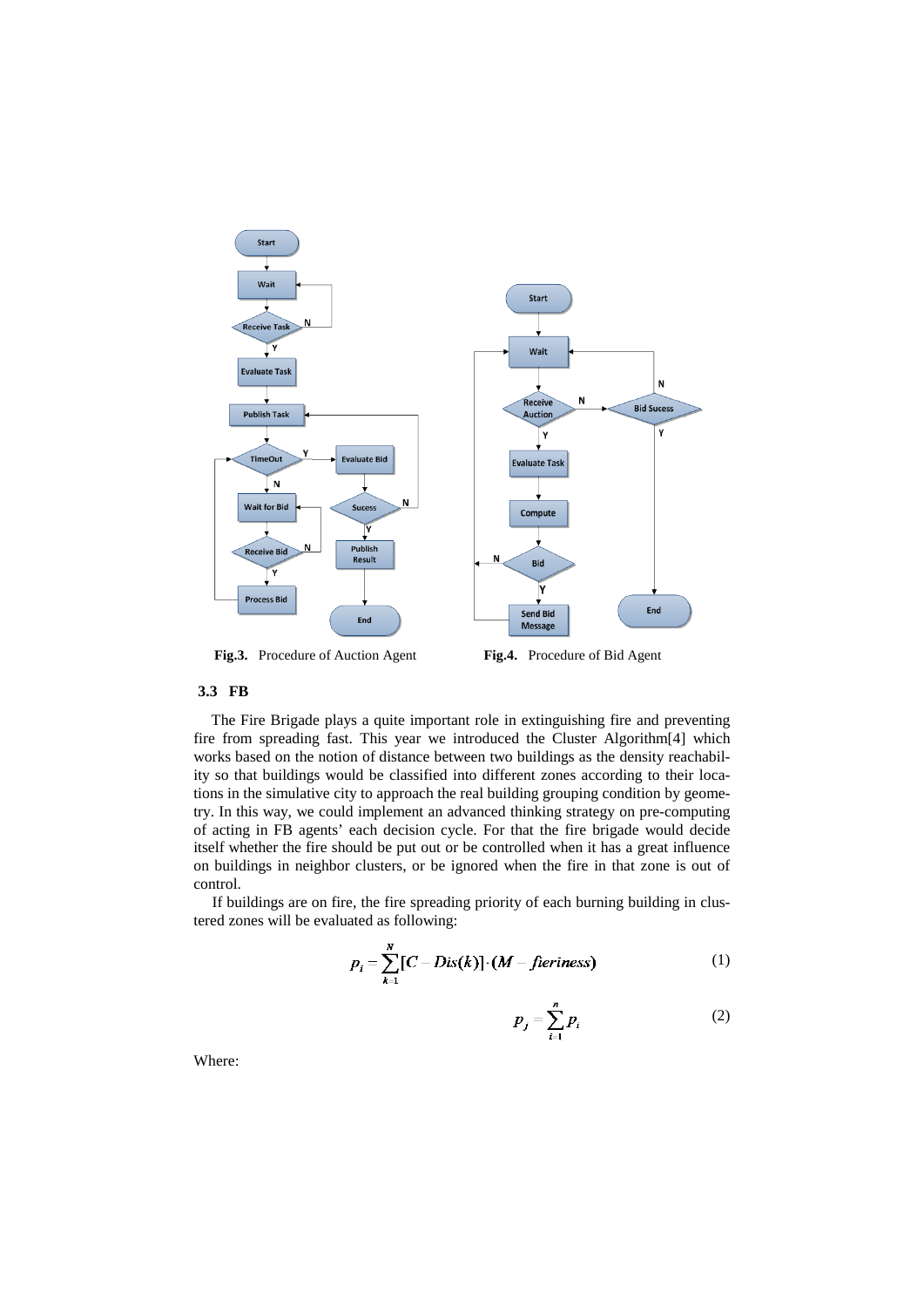$p_i$ : Priority of burning building  $i$ ;

 $p_i$ : Priority of cluster zone  $i$ ;

*C*: a constant equals the length of the longest diagonal of the map;

*N*: count of neighbor clusters of the cluster zone building located in;

*Dis(n)*: distance between the building and the neighbor cluster  $k, n \le 6$ ;

*M*: the max value of building fieriness, value of  $M = 8$ ;

Then the cluster zone *j* which has the highest value of *P* will be chose as the target extinguishing zone.



**Fig.5.** Convex Hull

In one certain Rescue-Simulation competition, fires always happen unexpectedly and randomly based on the sever, so there is always a situation that the amount of available fire brigades for extinguishing all the fire zones is far from adequate to meet burgeoning demand. So two methods here are required: one is used to locate the fire task zone above and another is introduced as following which focuses on specific building that is on the edge of a fire region, which could, effectively, meet progressive and dynamic needs to reach a better optimization of fire brigades' task distribution.

Therefore, another algorithm method based on the related theory of *Convex Hull* of Computational Geometry is being constructed to handle the fire-control problem. And the convex hull of set of S is the smallest convex region that contains all points in S, imagine they are nails on a board, if we stretch a rubber band around S and release it, it takes the shape of the convex hull as *Fig 5*.

We could treat burning buildings as some points on the coordinate based on the map, the method is heading to form a finite convex set of the burning building group, then the boundary of these buildings will be exactly defined. So the buildings on the edge of an on-fire convex region can be located that Fire Brigades could move forwards to extinguish the building inferno which is prioritized on fieriness, temperature, total area and distance factor. The burning building convex hull must be updated after each time-step action and this method provides fire brigades a direct and bright way that could be more efficient to keep fire from spreading too fast and minimize the fire damage.

Here we choose Graham's Scan Algorithm[5] to compute the convex hull set, I solves this problem by maintaining a stack *Q* of candidate points. Each point of the set *S* is pushed once onto the stack, it is determined whether moving from the two previously considered points to this point is a *left turn* or a *right turn*, and the points that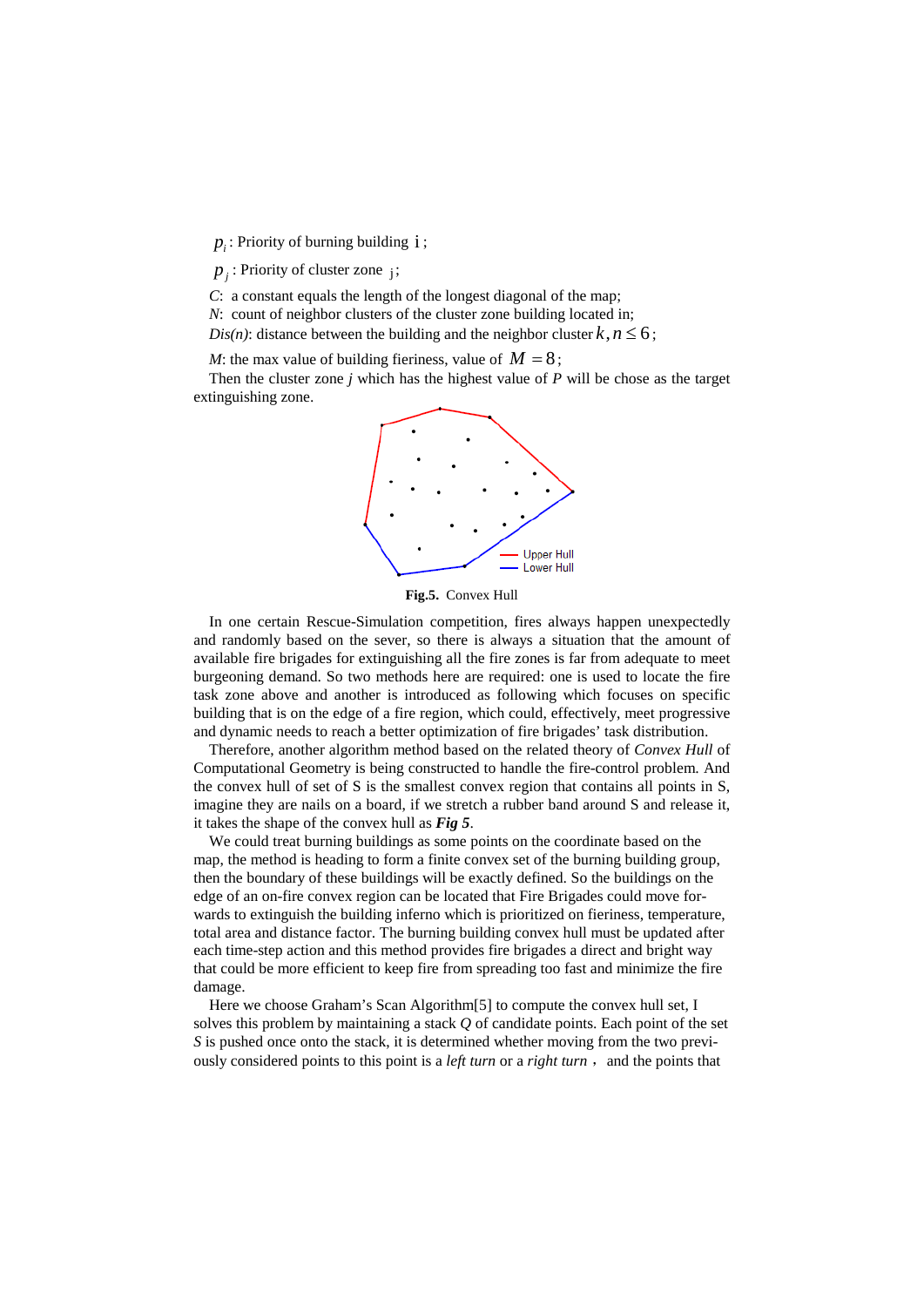are not vertices of convex hull are eventually popped from the stack. When the algorithm terminates, stack *Q* contains exactly the vertices of the convex hull, in counterclockwise order of their appearance on the boundary. *Fig 6* tells the processing details.



**Fig.6-(a)** Apollo-Rescue2012 **Fig.6-(b)** Apollo-Rescue

The screen-cut pictures above show the final results. *Fig 6-(a)* shows what extinguish effect was like before the methods improvement and the promotion of fire spreading control can be founded directly in *Fig 6-(b)* which was captured after the application of our new Fire-Brigade methods. We chose map of Kobe here for testing, and marked effects were achieved. The burned area in the second picture is 30% less than that in the first one.

### **3.4 Path Planning**

For solving the problem of path searching, we adopt the optimized  $A^*$  algorithm.  $A * (A-Star)$  algorithm is one of the most effective methods for solving a static network shortest path. The heuristic searching makes use of the problem with heuristic information to guide searching [6], so as to reduce the range of searching and the complexity of the objective. It avoids blind searching such as breadth-first and depthfirst algorithm. Considering the information of obstacles into heuristic function, we can make the choice of the path whose pass-rate is bigger and the length is shorter simultaneously.

We rebuild all roads and buildings into nodes and take the pass-rate into consideration. About the path selection ,we define a more effective valuation function :  $f(n) = g(n) + h(n) + p(n)$  (where  $f(n)$  is valuation function which is from the initial node by node  $n$  to the target node,  $g(n)$  is the actual price which is from the initial node to node  $n$  in the state space,  $h(n)$  is appraised price of the best path which is from node *n* to the target node,  $p(n)$  is the pass-rate of current node *n*). When agent sees some nodes with obstacles or it is blocked by nodes with obstacles on its way to the target node, agent will immediately update the pass-rate of these nodes in its world model. At the same time, consider the pass-rate into the next step path selection

As the *Fig 7-(a)* shows, we get the four vertices of the current node: A, B, C, D, connecting the four vertices into quadrilateral by the blue line and calculating the width of road: *roadwidth* =  $d_{AD}$  (*roadwidth* is the distance of straight line from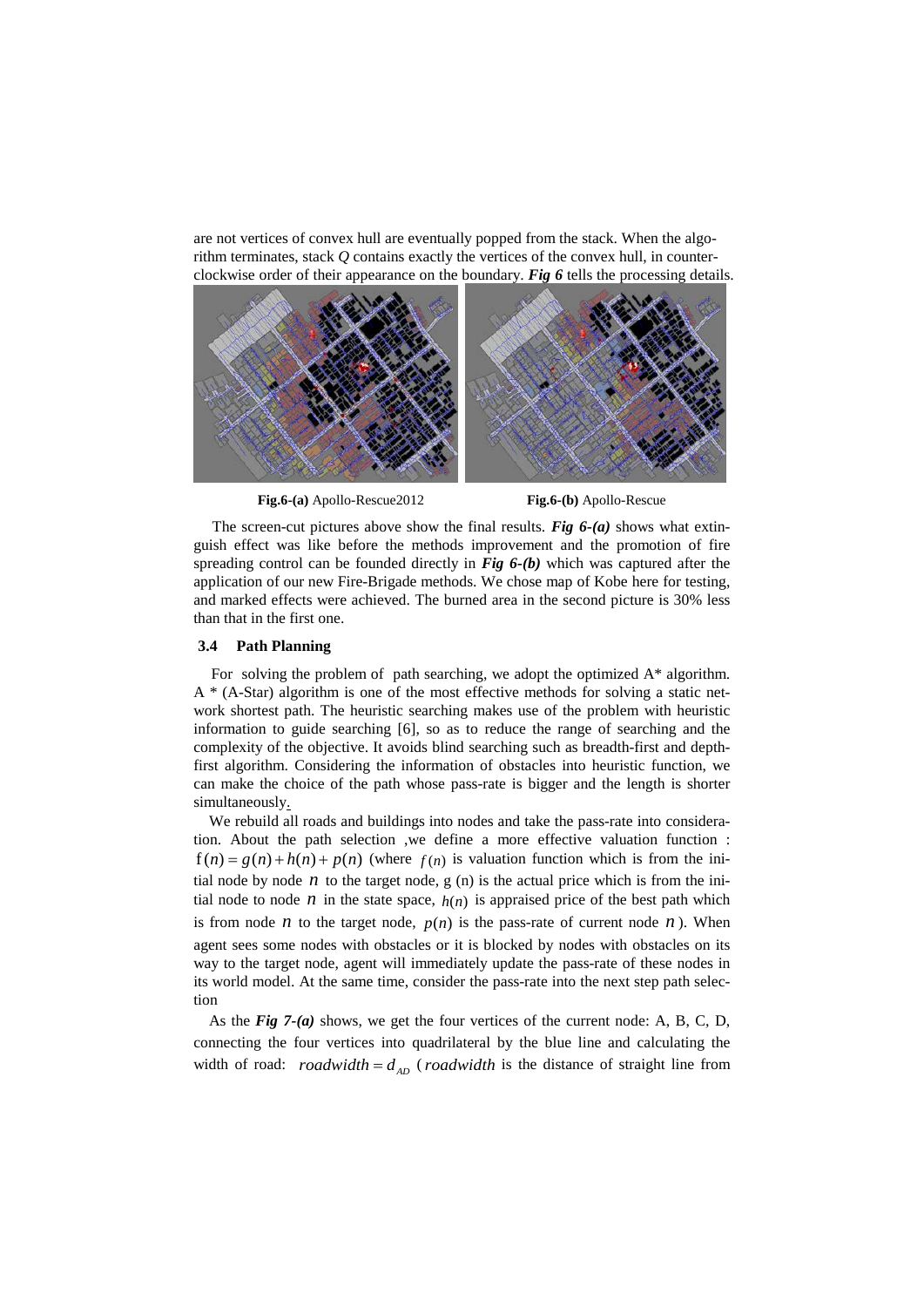point A to point D). Get the Blockades on the node: Blockade-A, Blockade-B. Get all the sequence of vertices of Blockade-A. By calculating the distance between each vertex in the sequence and the straight line AB, we can obtain the shortest value is  $d_1 = 0$ , and the widest vertical distance from the obstacle to the roadside is  $d_2 = p_1 q_1$ . Therefore, we can believe that the width of Blockade-A is  $w_1 = d_2 - d_1$ . Similarly, we can obtain the width of Blockade-B:  $w_2 = p_2 q_2$ . Thus, we can come to calculate the pass-rate of Road. Because the width of agent is given. Hence:

$$
passRate = \begin{cases}\n0 & \text{if } w_1 + w_2 + 2\text{-}agentWidth >= roadwidth \\
1 & \text{if } w_1 = w_2 = 0 \\
1 - \frac{(w_1 + w_2)}{roadwidth + \alpha} & \text{otherwise}\n\end{cases} \tag{3}
$$

Where  $\alpha$  is the error coefficient.



**Fig.7-(a)** Calculation pass-rate, the first case



**Fig.7-(b)** Calculation pass-rate, the second case

Just like *Fig 7-(b)* shows, in this kind of circumstance, at first we find out the side which the blockade is close to.(Edge BD).At second step we calculate the maximum and minimum distance from all the vertices of the Blockade to Edge AC